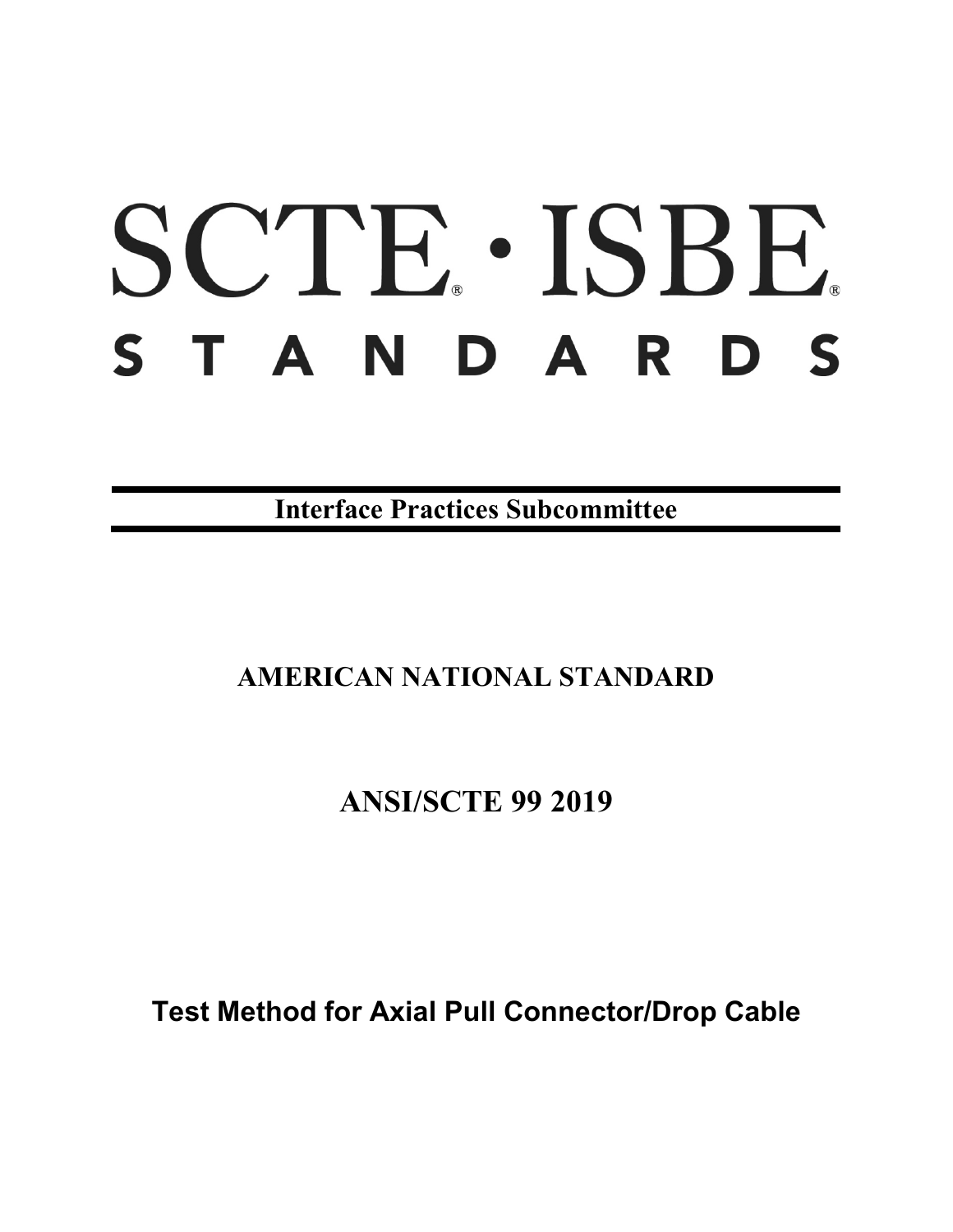# **NOTICE**

<span id="page-1-0"></span>The Society of Cable Telecommunications Engineers (SCTE) / International Society of Broadband Experts (ISBE) Standards and Operational Practices (hereafter called "documents") are intended to serve the public interest by providing specifications, test methods and procedures that promote uniformity of product, interchangeability, best practices and ultimately the long-term reliability of broadband communications facilities. These documents shall not in any way preclude any member or non-member of SCTE•ISBE from manufacturing or selling products not conforming to such documents, nor shall the existence of such standards preclude their voluntary use by those other than SCTE•ISBE members.

SCTE•ISBE assumes no obligations or liability whatsoever to any party who may adopt the documents. Such adopting party assumes all risks associated with adoption of these documents, and accepts full responsibility for any damage and/or claims arising from the adoption of such documents.

Attention is called to the possibility that implementation of this document may require the use of subject matter covered by patent rights. By publication of this document, no position is taken with respect to the existence or validity of any patent rights in connection therewith. SCTE•ISBE shall not be responsible for identifying patents for which a license may be required or for conducting inquiries into the legal validity or scope of those patents that are brought to its attention.

Patent holders who believe that they hold patents which are essential to the implementation of this document have been requested to provide information about those patents and any related licensing terms and conditions. Any such declarations made before or after publication of this document are available on the SCTE•ISBE web site at [http://www.scte.org.](http://www.scte.org/)

All Rights Reserved

© Society of Cable Telecommunications Engineers, Inc. 2019 140 Philips Road Exton, PA 19341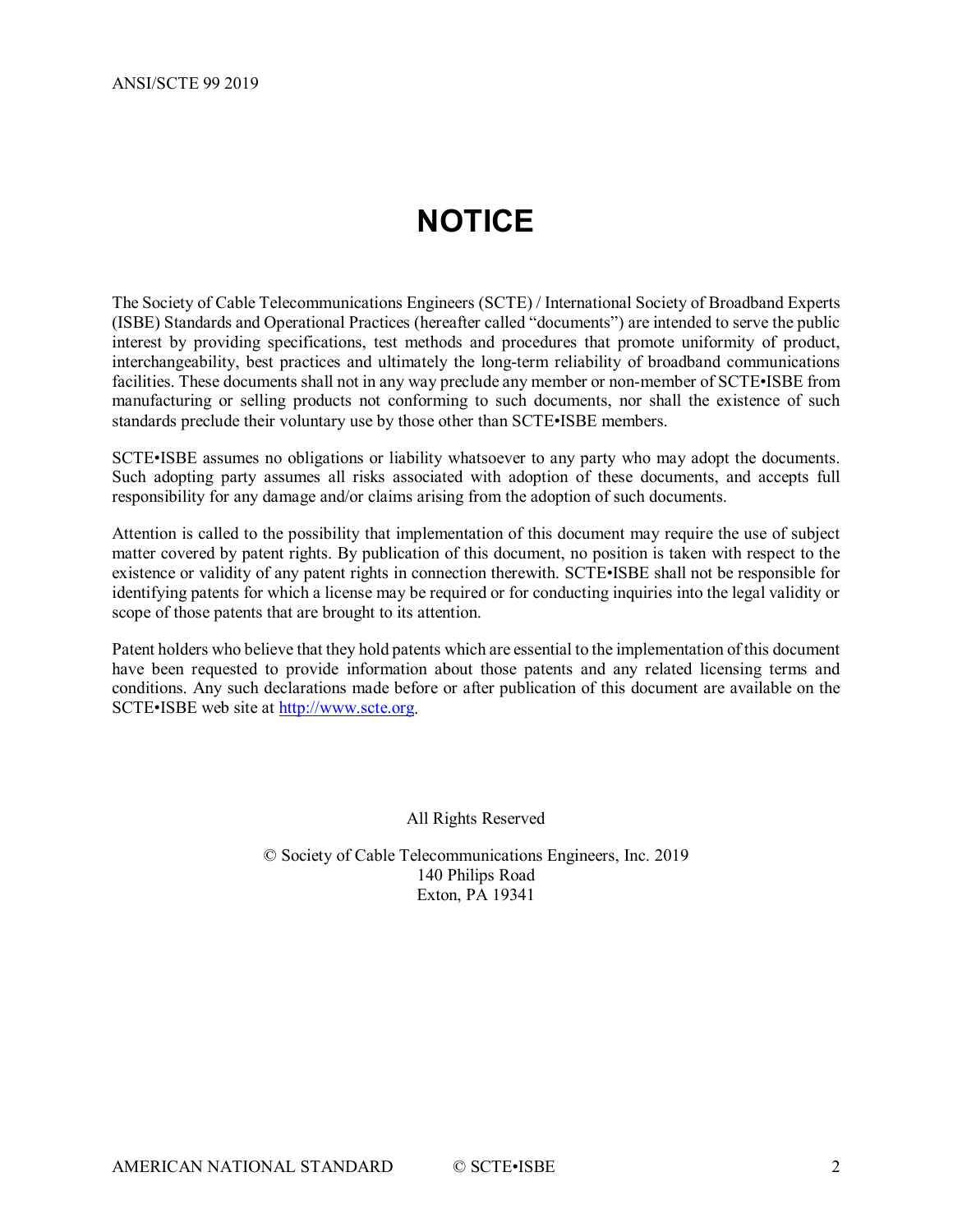<span id="page-2-0"></span>**Title** 

## **Table of Contents**

#### Page Number

| $\mathcal{P}$  |  |
|----------------|--|
| $\mathbf{3}$ . |  |
| 4.             |  |
| 5.             |  |
| 6.             |  |
|                |  |
| 8.             |  |
| 9.             |  |
|                |  |

## **List of Figures**

| <b>Title</b> | <b>Page Number</b> |
|--------------|--------------------|
|              |                    |

## **List of Tables**

| Title | <b>Page Number</b> |
|-------|--------------------|
|       |                    |

NO TABLE OF FIGURES ENTRIES FOUND.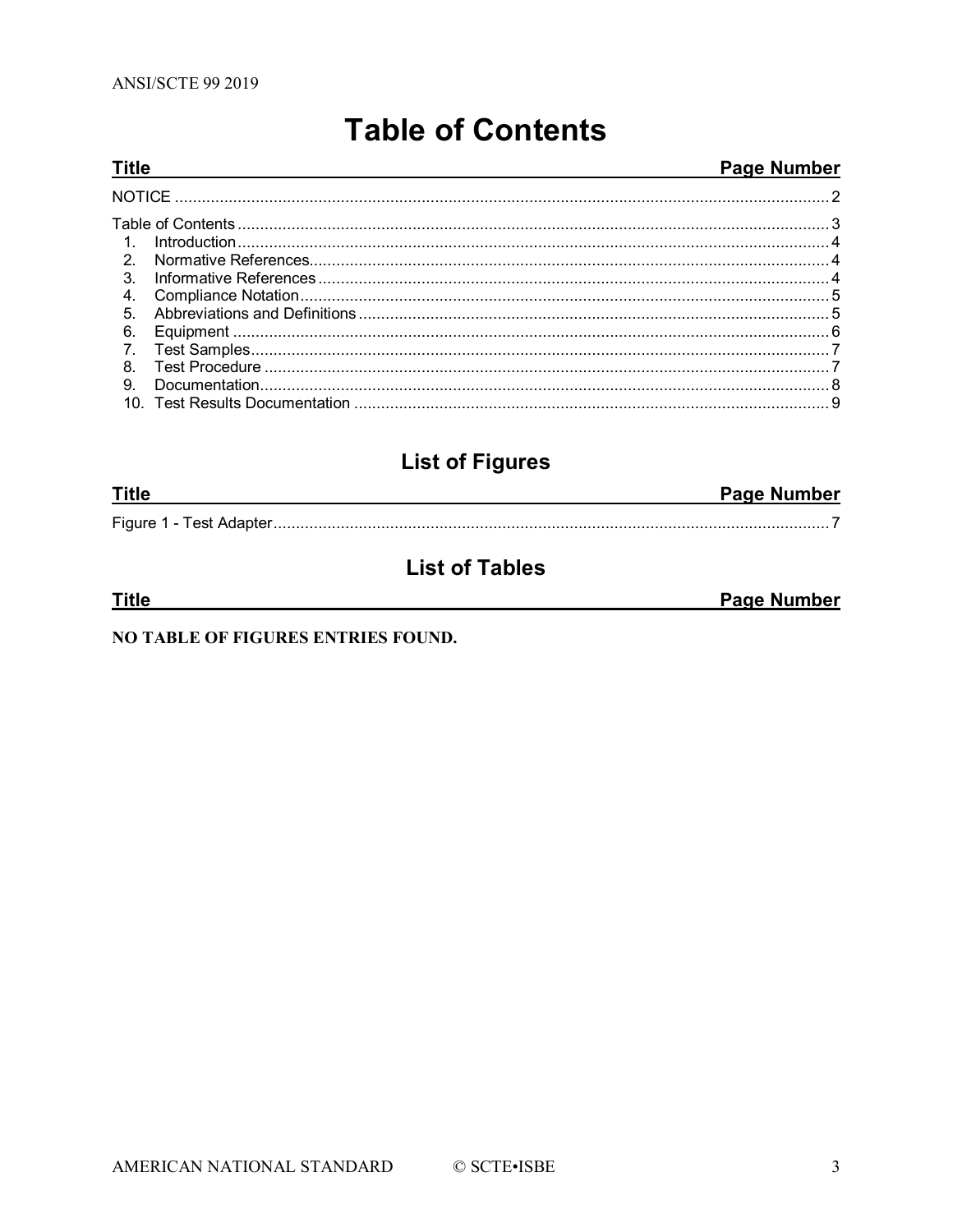## <span id="page-3-0"></span>**1. Introduction**

This test procedure applies a method to determine the retention force of the connector to cable interface.

#### **1.1. Scope**

The purpose of this document is to provide a test method for measuring the axial force required to cause one or more of the following conditions; cable structural failure, connector structural failure, separation due to slip at the connector/ cable interface.

#### **1.2. Benefits**

This test procedure provides a common method that can be used by both manufacturers and end users to test the connector to cable interface. Without such a common test procedure, the testing used to measure can vary and lead to added uncertainty.

#### **1.3. Intended Audience**

The intended audience for this test procedure are manufacturers, evaluation laboratories, and end user technician and engineers with the proper equipment to perform this testing.

#### **1.4. Areas for Further Investigation or to be Added in Future Versions**

<span id="page-3-1"></span>At this time, there are no areas for further investigation for this test procedure.

#### **2. Normative References**

The following documents contain provisions, which, through reference in this text, constitute provisions of this document. At the time of Subcommittee approval, the editions indicated were valid. All documents are subject to revision; and while parties to any agreement based on this document are encouraged to investigate the possibility of applying the most recent editions of the documents listed below, they are reminded that newer editions of those documents might not be compatible with the referenced version.

#### **2.1. SCTE References**

• ANSI/SCTE 33 2016: Test Method for Diameter of Drop Cable

#### **2.2. Standards from Other Organizations**

• No normative references are applicable.

#### **2.3. Published Materials**

• No normative references are applicable.

#### <span id="page-3-2"></span>**3. Informative References**

The following documents might provide valuable information to the reader but are not required when complying with this document.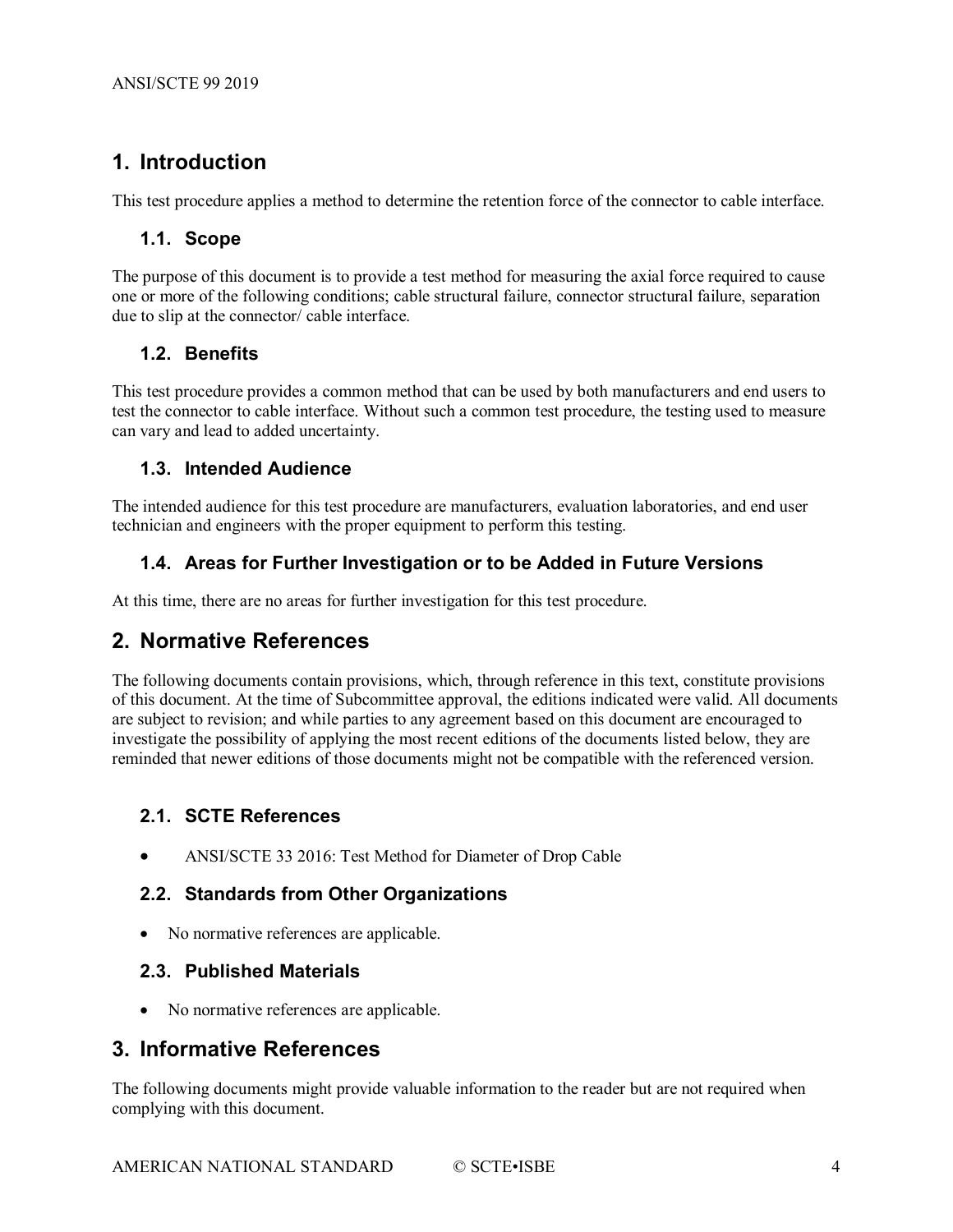#### **3.1. SCTE References**

• No informative references are applicable.

#### **3.2. Standards from Other Organizations**

• No informative references are applicable.

## **3.3. Published Materials**

• No informative references are applicable.

### <span id="page-4-0"></span>**4. Compliance Notation**

|                  | This word or the adjective "required" means that the item is an              |
|------------------|------------------------------------------------------------------------------|
| shall            |                                                                              |
|                  | absolute requirement of this document.                                       |
| shall not        | This phrase means that the item is an absolute prohibition of this           |
|                  | document.                                                                    |
| <i>forbidden</i> | This word means the value specified shall never be used.                     |
|                  | This word or the adjective "recommended" means that there may exist          |
|                  | valid reasons in particular circumstances to ignore this item, but the       |
| should           | full implications should be understood and the case carefully weighted       |
|                  | before choosing a different course.                                          |
|                  | This phrase means that there may exist valid reasons in particular           |
| should not       | circumstances when the listed behavior is acceptable or even useful,         |
|                  | but the full implications should be understood and the case carefully        |
|                  | weighed before implementing any behavior described with this label.          |
|                  | This word or the adjective " <i>optional</i> " means that this item is truly |
|                  | optional. One vendor may choose to include the item because a                |
| may              | particular marketplace requires it or because it enhances the product,       |
|                  | for example; another vendor may omit the same item.                          |
|                  | Use is permissible for legacy purposes only. Deprecated features may         |
| deprecated       | be removed from future versions of this document. Implementations            |
|                  | should avoid use of deprecated features.                                     |

## <span id="page-4-1"></span>**5. Abbreviations and Definitions**

#### **5.1. Abbreviations**

| <b>ANSI</b> | American National Standards Institute         |
|-------------|-----------------------------------------------|
| <b>ASTM</b> | American Society for Testing and Materials    |
| in          | inch                                          |
| in/min      | Inch per minute                               |
| <b>ISBE</b> | International Society of Broadband Experts    |
| lbs         | pounds                                        |
| mm          | millimeter                                    |
| Rc          | Rockwell Hardness measured on the C scale     |
| <b>SCTE</b> | Society of Cable Telecommunications Engineers |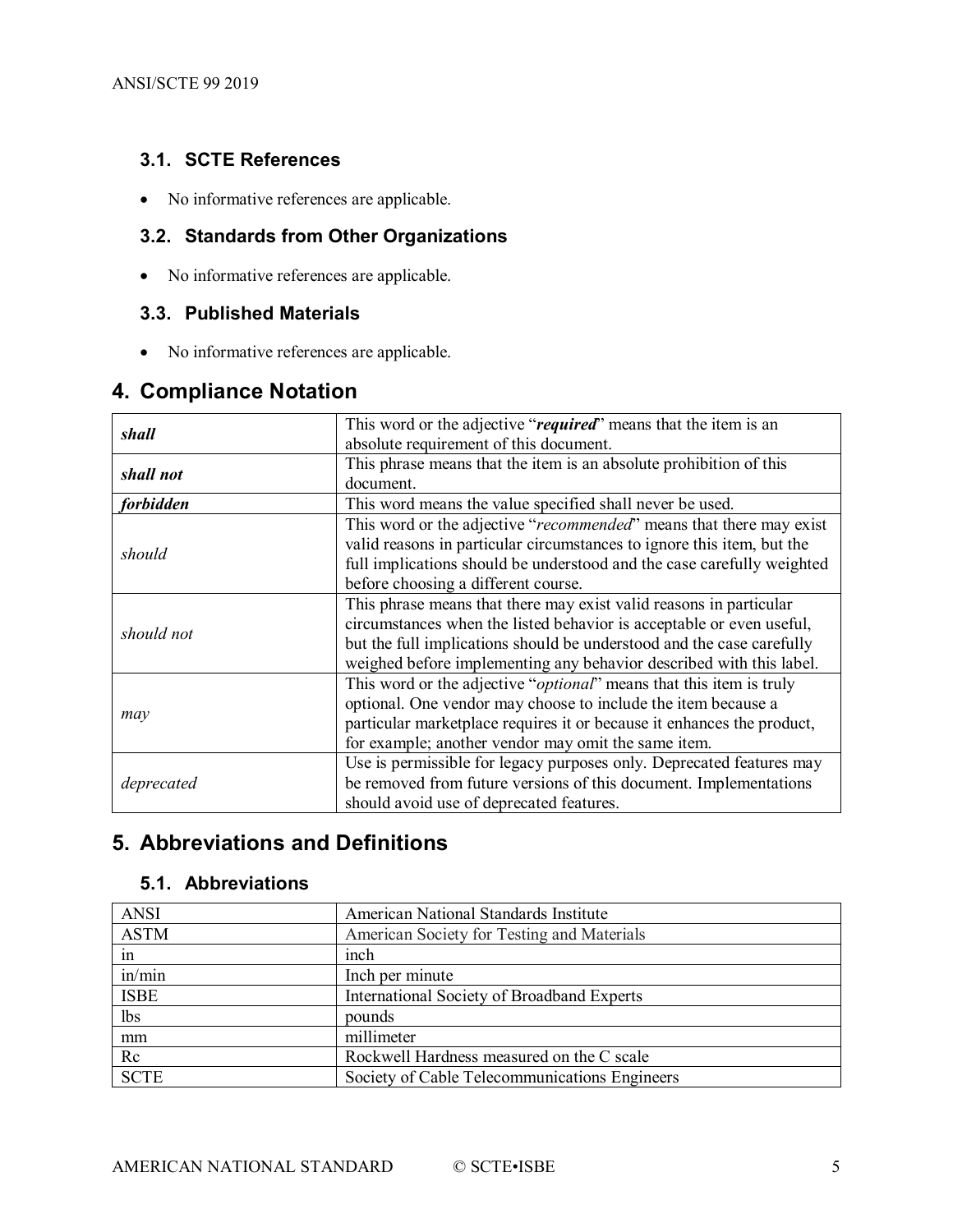#### <span id="page-5-0"></span>**6. Equipment**

- 6.1. A "tensile test machine" (Instron Model 1122 or equivalent) with a means of recording the test data and appropriate grips (as required). It may be desirable to have an automatic "cut-off" feature that can be activated by a "maximum excursion limit" setting and/or "maximum force limit". The machine should have a 500 pound load capability with a system accuracy of  $\pm 0.5$ percent over the range in use.
- 6.2. Machinist's outside micrometer or dial caliper calibrated to read directly to at least 0.001 inch or 0.01 mm, with each division of a width that facilitates estimation of each measurement to 0.0005 inch or 0.0127 mm.
- 6.3. Test adapters as shown in Figure 1, or equivalent.

NOTE: There are alternative methods for attaching the test fixture to various devices. The intent of the diagram is to provide a uniform dimensional "F" Female port.

- 6.4. "F" Connectors of interest
- 6.5. Cable of interest
- 6.6. Tools
	- 6.6.1. Cable preparation tool
	- 6.6.2. Connector attachment tool
- 6.7. Temperature chamber capable of maintaining a temperature range of -40  $\degree$ F to 140 $\degree$ F (-40  $\degree$ C to  $60^{\circ}$ C)

NOTE: Environmental enclosures may be used to surround the test samples and test adapter assemblies to maintain test temperature.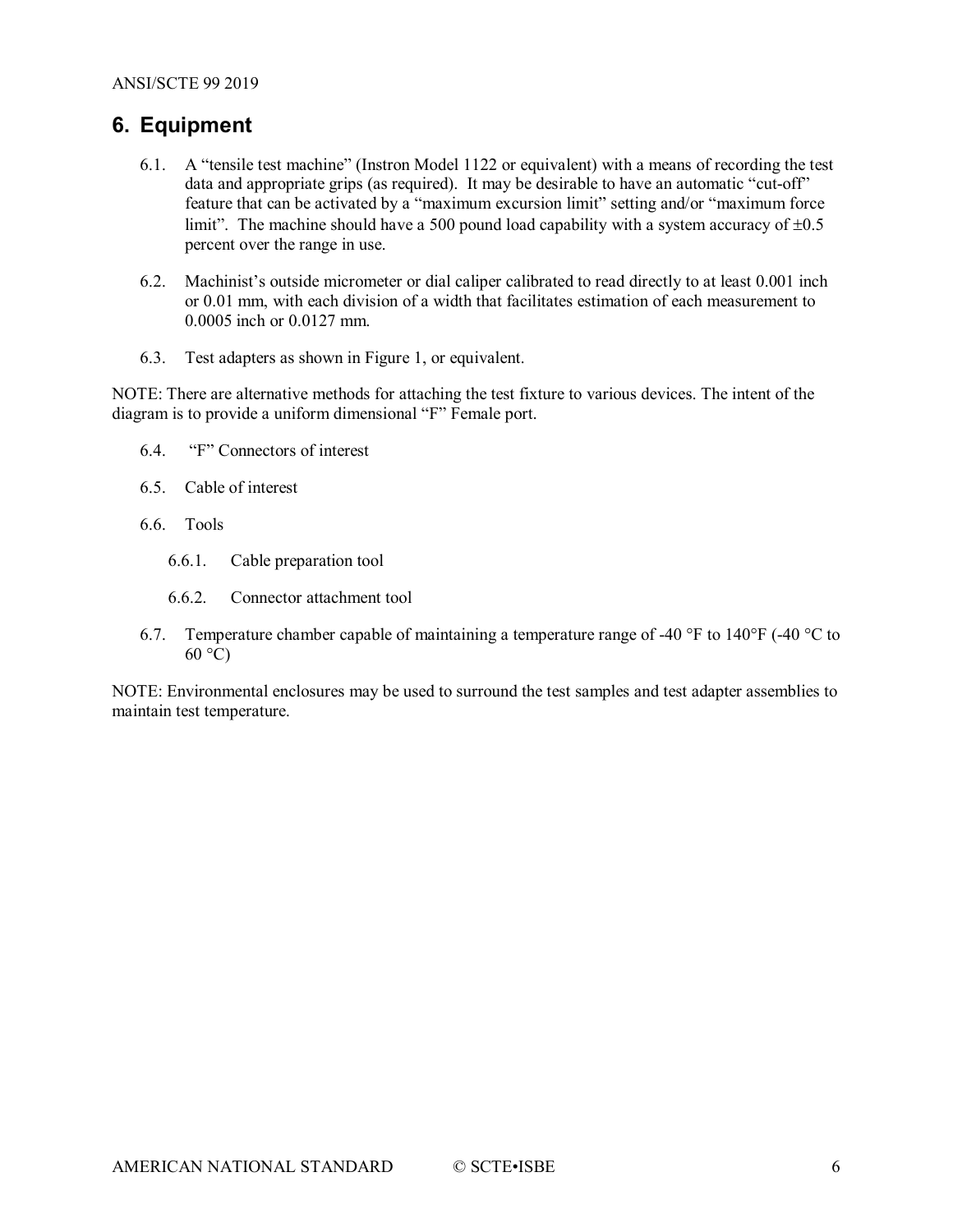

5. DRAWING NOT TO SCALE

**Figure 1 - Test Adapter**

#### <span id="page-6-2"></span><span id="page-6-0"></span>**7. Test Samples**

- 7.1. Cable dimensions should be recorded per ANSI/SCTE 33 2016
- 7.2. Cut the cable in suitable lengths for the test device and attachment method
- 7.3. Prepare the cable ends per connector manufacturer's instructions using cable preparation tool
- 7.4. Install connectors to the cable ends and attach per connector manufacturer's installation instructions
- 7.5. A minimum of 5 samples are prepared

#### <span id="page-6-1"></span>**8. Test Procedure**

8.1. Samples are prepared per section 7.0 and each sample shall be at the test temperature of interest for at least 30 minutes prior to performing the test.

Note: To achieve consistent results, at other than room temperature, a cold/hot chamber may surround the test sample and adapters.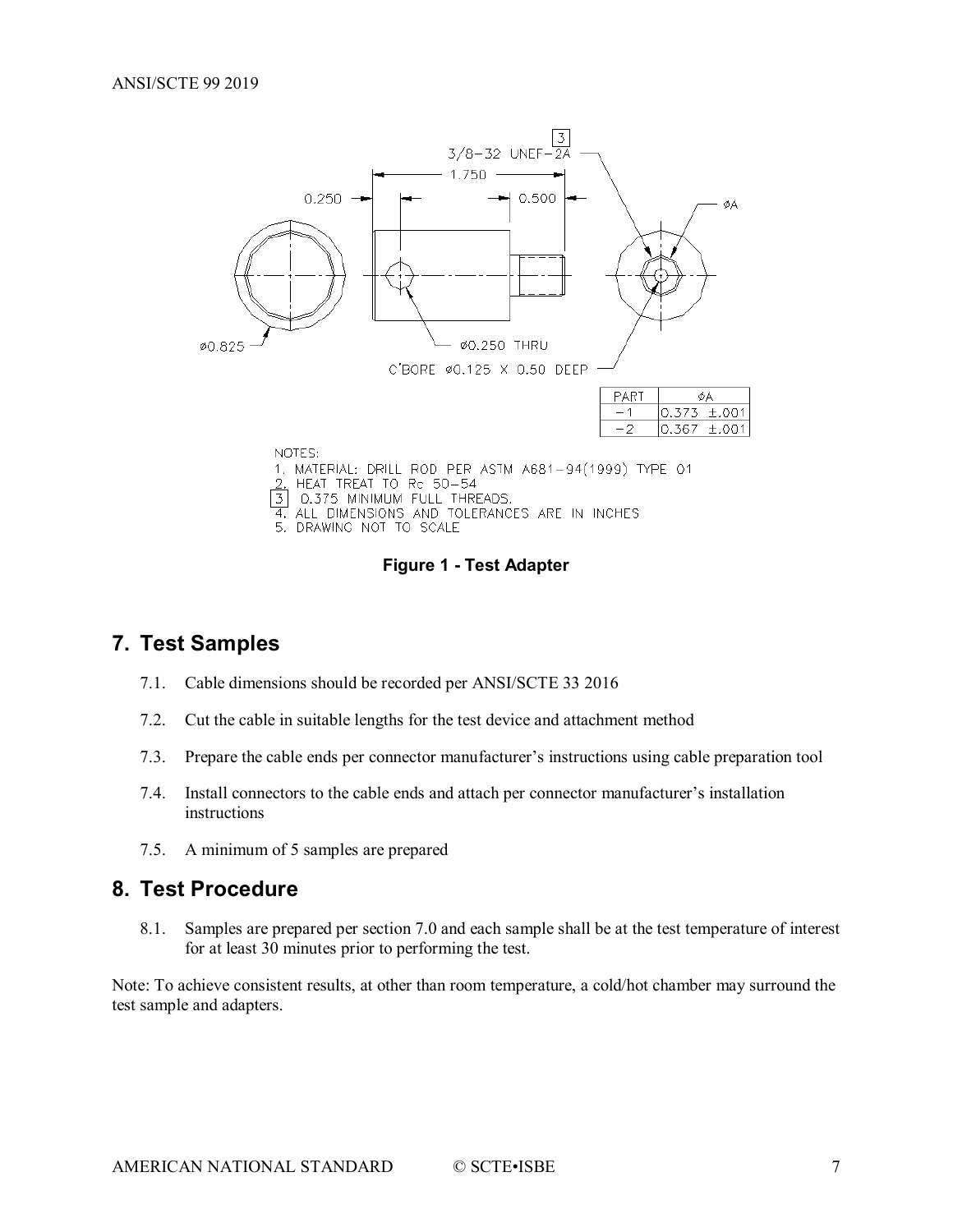- 8.2. Secure test adapters to the tensile test machine ensuring the distance between the test adapters do not place stress on the test assembly during installation.
- 8.3. Affix test assembly to the test adapters and firmly tighten.
- 8.4. Operate tensile test machine to take "slack" out of test assembly.
	- 8.4.1. If applicable, close and activate temperature enclosure for test temperatures other than ambient ensuring temperature stabilization of test assembly.
- 8.5. Ensure that equipment data recording feature is operational and set for expected range.
- 8.6. Measurements are taken using a crosshead speed of 2 in/min.
- 8.7. Operate the tensile test equipment per the manufacturer's recommended procedure.
- 8.8. Conclude test when either the load indication drops to zero or failure is observed.
- 8.9. The X/Y display obtained from the recording indicates the actual forces and deflections of the connector and cable assembly. Record the maximum tensile strength peak value as indicated by the recording device.

#### <span id="page-7-0"></span>**9. Documentation**

- 9.1. Data sheet should contain:
	- 9.1.1. Title of test
	- 9.1.2. Cable sample description, manufacturer and part number
	- 9.1.3. Connector sample description, manufacturer and part number
	- 9.1.4. Cable preparation dimensions
	- 9.1.5. Type and size of tools used
	- 9.1.6. Crosshead separation speed
	- 9.1.7. Full scale load range
	- 9.1.8. Test temperature
	- 9.1.9. Maximum tensile strength recorded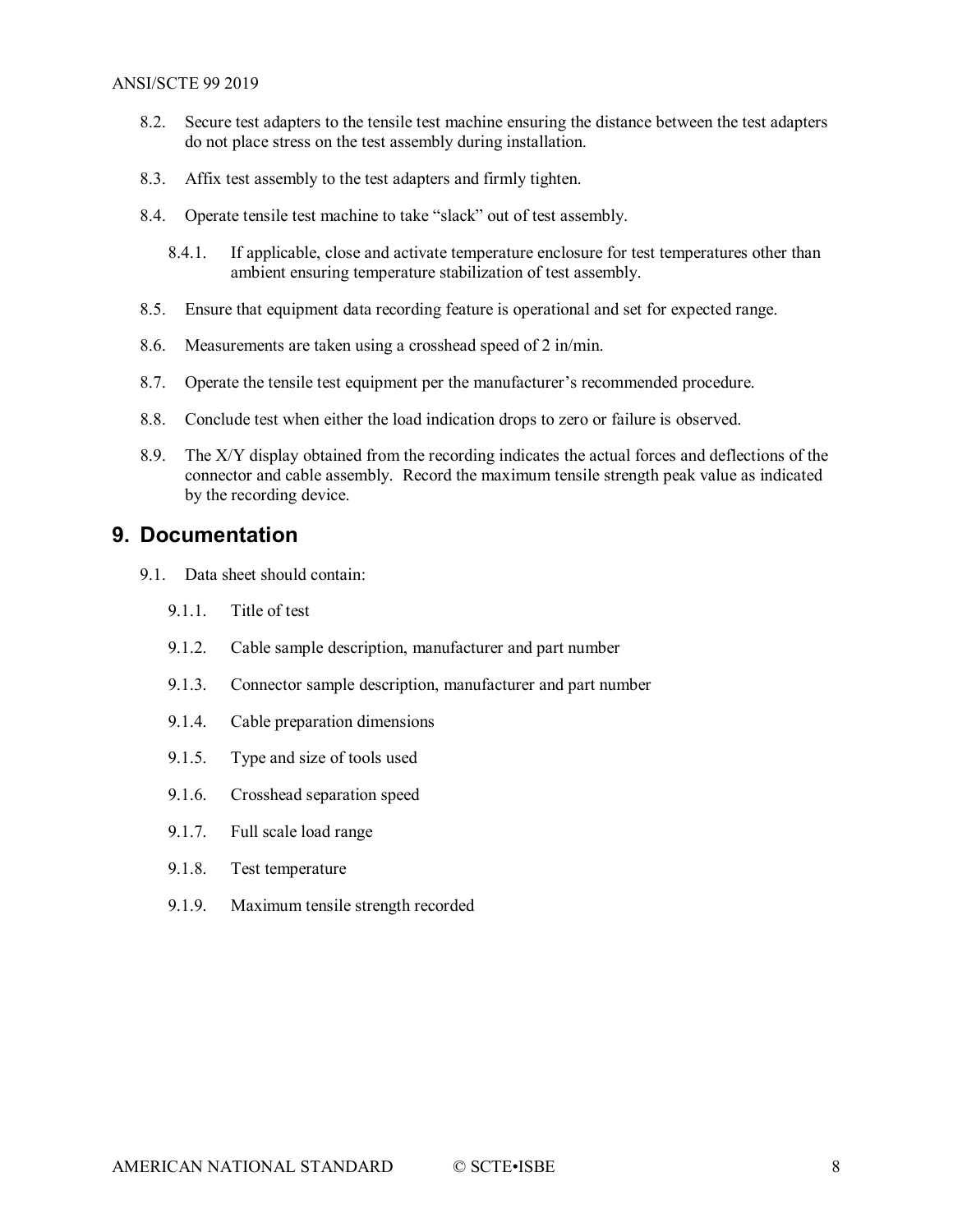## <span id="page-8-0"></span>**10. Test Results Documentation**

Tensile pull test documentation for connector/drop cable assembly:

| 10.1. Cable Description       |                             |  |  |
|-------------------------------|-----------------------------|--|--|
|                               |                             |  |  |
|                               |                             |  |  |
|                               |                             |  |  |
|                               |                             |  |  |
| 10.2. Connector Description   |                             |  |  |
|                               |                             |  |  |
| 10.3. Preparation Description |                             |  |  |
|                               |                             |  |  |
|                               | 10.3.2. Prep Dimensions     |  |  |
|                               |                             |  |  |
|                               |                             |  |  |
|                               | 10.3.2.3. Center Conductor: |  |  |
|                               |                             |  |  |
| 10.4. Test Setup Description  |                             |  |  |

| Crosshead Speed | Full Scale Load | <b>Test Temperature</b> |
|-----------------|-----------------|-------------------------|
|                 |                 |                         |